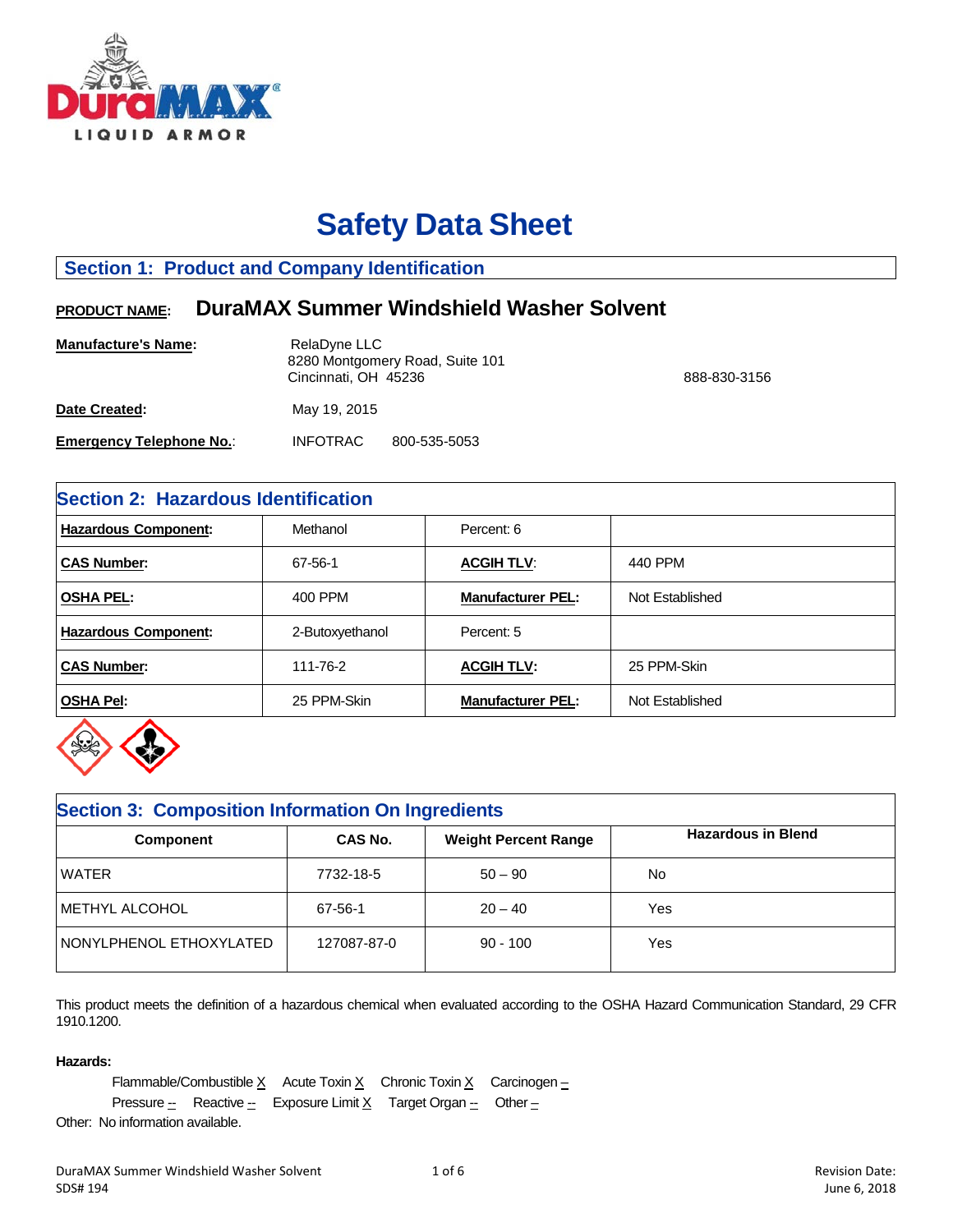## **Section 4: First Aid Measures**

**Probable Routes of Exposure:** Ingestion, inhalation, skin absorption.

**Ingestion:** Call physician, hospital emergency room, or Poison Control Center immediately.

**Inhalation:** Remove victim to fresh air at once. Restore and/or support breathing as required. Keep victim warm and at rest. Get medical attention as soon as possible.

**Eye Contact:** Wash eyes immediately with running water, lifting the lower and upper lids occasionally. Rinse for 7-15 minutes. Get medical attention as soon as possible.

**Skin Contact:** Remove contaminated clothing. Wash affected area with soap and water; apply skin lotions. If skin irritation persists, get medical attention.

**Effects of Overexposure:** Methanol is a poisonous, narcotic chemical that can affect the body through inhalation, ingestion, and perhaps prolonged or repeated skin contact. Absorption by inhalation or ingestion is rapid and excretion is much slower than for ethyl alcohol, resulting in delayed effects or compounding of effects by repeated exposure. It is important to be aware that after ingestion or inhalations, initial symptoms may be only that of mild intoxication, but may become severe after 12 to 18 hours. Toxic effects are exerted upon the central nervous system, especially the optic nerve. Ingestion can produce blindness; 100-120 ml can be fatal. Symptoms of overexposure include dizziness, visual impairment, nausea, respiratory failure, muscular in coordination and narcosis. Prolonged or repeated skin contact may cause dermatitis, erythema, scaling, and possibly systemic effects.

# **Section 5: Fire Fighting Measures**

**Extinguishing Media:** Carbon dioxide, dry chemical, alcohol foam, and water mist or fog. Use a blanketing effect to smother fire.

**Special Fire Fighting Procedures & Equipment:** Firefighters should use self-contained breathing apparatus with full face-piece operated in pressure-demand or other positive pressure mode, and wear full protective clothing.

**Unusual Fire And Explosion Hazards:** Moderate explosion hazard and dangerous fire hazard when exposed to heat, sparks or flames and can react vigorously with oxidizing agents.

# **Section 6: Accidental Release Measures**

### **Steps to be Taken in Case Material is Released or Spilled:**

- 1. Remove all ignition sources.
- 2. Provide adequate ventilation.
- 3. Small quantities may be absorbed on paper towels. Evaporate in a safe place (such as a fume hood). Burn paper in an approved incinerator or open pit away from buildings and people. Large quantities can be collected and atomized in a suitable combustion chamber. Spills in sensitive areas may be diluted and flushed to ground with a water spray. Do not flush to sewer or other confined space.
- 4. Spills of 5,000 pounds or more must be reported to the National Response Center (800-424-8802) pursuant to the Comprehensive Environmental Response, Compensation and Liability Act.

**Waste Disposal Methods:** Absorb in vermiculate, dry sand, earth or a similar material and dispose in a secured sanitary landfill. Atomize in a suitable combustion chamber; dispose of via a licensed waste solvent disposal company, or reclaim via filtration and distillation procedures.

### **Clean Water Act Requirements:** N/A

**Resource Conservation and Recovery Ace (RCRA) Requirements:** Methanol is assigned a hazardous waste number of U154 under § 3001. It is considered a toxic waste.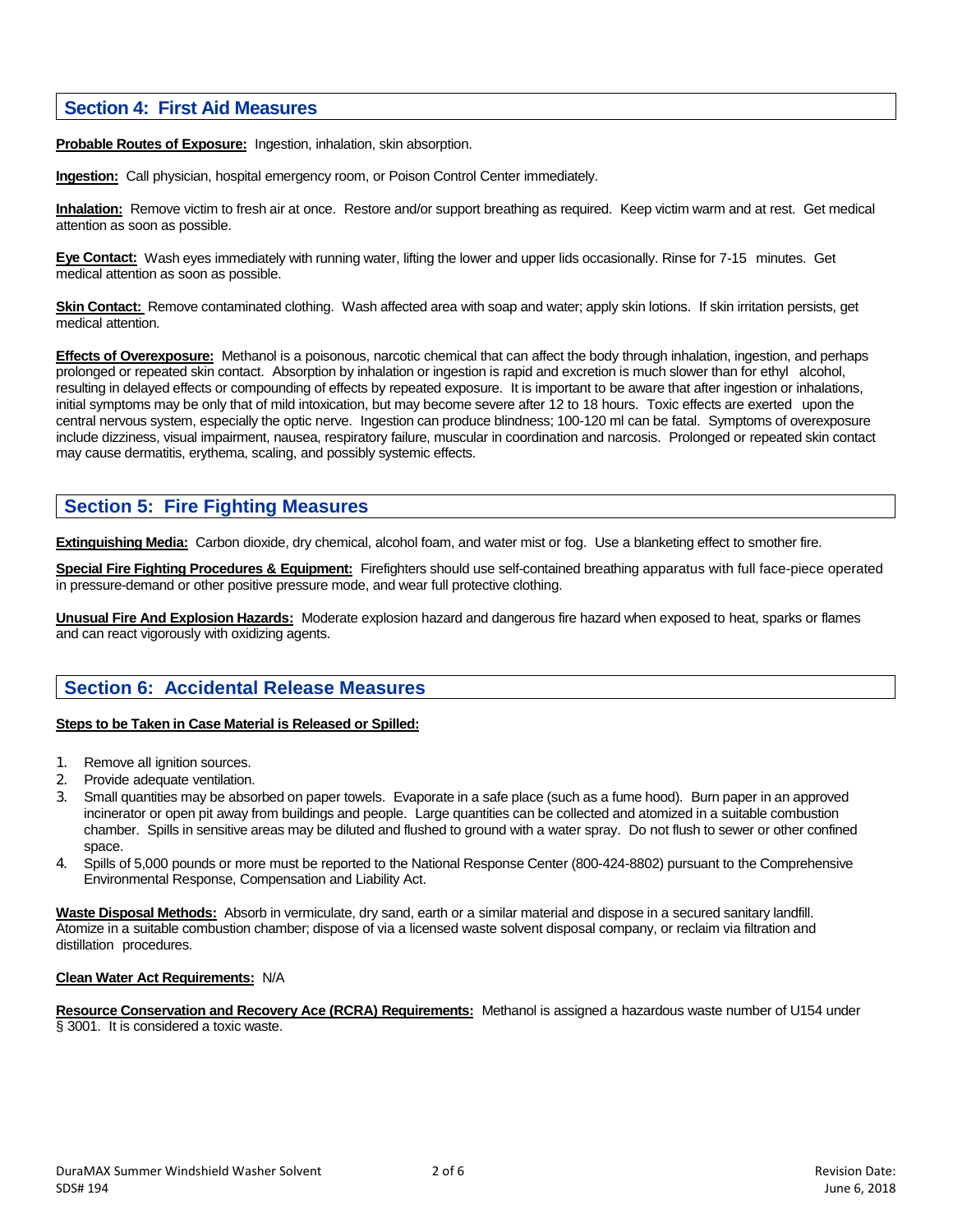# **Section 7: Handling And Storage**

**Precautions to be Taken in Handling and Storing:** Ground and electrically interconnect containers for transfer. Use spark proof tools. No smoking in areas of use or storage. Avoid prolonged or repeated breathing of vapor or contact with skin. Avoid contact with eyes. Contact lenses should not be worn while handling Methanol. Eye wash stations and safety showers should be available in areas of use. Do not ingest!

**Other Precautions:** Provide pre-placement medical exams for industrially exposed workers, with emphasis on neurological and visual functions, liver and kidney systems. Provide suitable training to those working with Methanol. Monitor the workplace. Keep records.

**Handling:** Fire extinguishers should be kept readily available.

**Storage:** Do not transfer to unmarked containers. Store in a cool, well ventilated area in closed containers away from heat, sparks, open flame or oxidizing materials.

#### **Empty Container Warnings:**

Drums: Empty drums should be completely drained, properly bunged and promptly returned to a drum reconditioner, or properly disposed. Empty containers retain product residue and can be dangerous. DO NO PRESSURIZE, CUT, WELD, BRAZE SOLDER, DRILL, GRIND OR EXPOSE SUCH CONTAINERS TO HEAT, FLAME, SPARKS, STATIC ELECTRICITY, OR OTHER SOURCES OF IGNITION. THEY MAY EXPLODE AND CAUSE INJURY OR DEATH.

Plastic: Do not reuse this container. Empty container may retain product residues.

## **Section 8: Exposure Control/Personal Protection**

| <b>Component</b> | CAS No. | <b>Exposure Limit</b>                               |
|------------------|---------|-----------------------------------------------------|
| I METHYL ALCOHOL | 67-56-1 | OSHA - PEL: TWA 200 ppm<br>ACGIH - TLV: TWA 200 ppm |
|                  |         | ACGIH - TLV: STEL 250 ppm                           |

### **Personal Protective Equipment:**

**Protective Gloves:** Rubber

**Eye Protection:** Safety glasses

**Respiratory Protection (Specify Type):** Any air-supplied respirator or self-contained breathing apparatus. Only NIOSH or MSHA approved equipment should be used.

**Other:** Impervious aprons, boots, and face shields (8-inch minimum) where splashing can occur.

### **Ventilation:**

**Local Exhaust:** To meet TLV requirements; 100 lfm minimum should be used where vapor exposure is likely.

**Mechanical (General):** Controls must be spark proof and explosion-proof

## **Section 9: Physical And Chemical Properties**

**Note: Physical and chemical properties are provided for safety, health and environmental considerations only and may not fully represent product specifications.** 

| Color:                                   | Clear green       |                       |
|------------------------------------------|-------------------|-----------------------|
| <b>Physical State:</b>                   | Liauid            |                       |
| Odor:                                    | Slight            |                       |
| <b>Odor Threshold:</b>                   | No data available |                       |
| <u>pH:</u>                               | 7.7               |                       |
| <b>Vapor Pressure:</b>                   | 17.6 (mm HG)      |                       |
| DuraMAX Summer Windshield Washer Solvent | $3$ of $6$        | <b>Revision Date:</b> |
| SDS# 194                                 |                   | June 6, 2018          |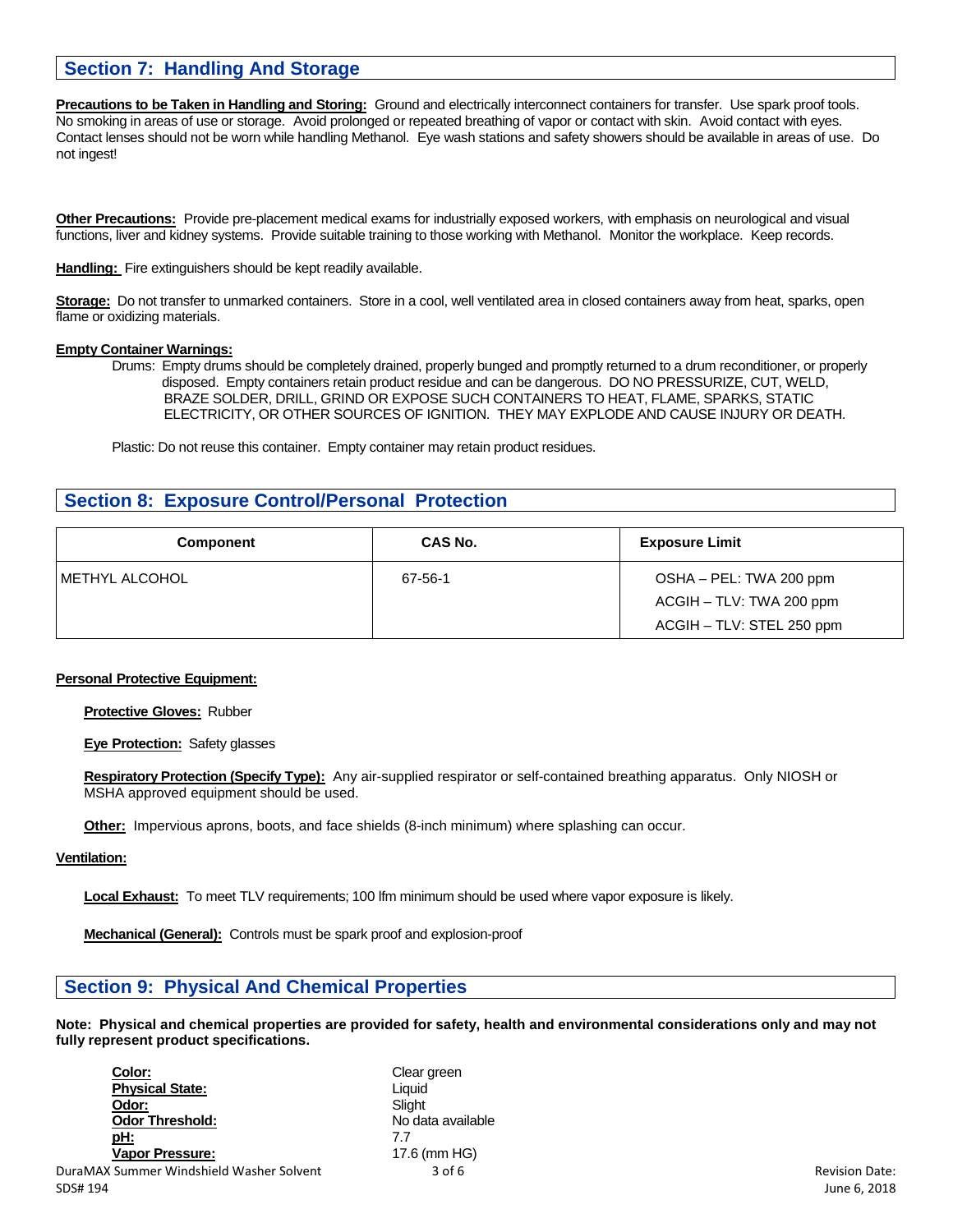**Vapor Density:** 1.2 (Air = 1) **Boiling Point:** 212°F **Solubility in Water: Melting Point:**<br> **Evaporation Rate:** Capacity 2003 (BuAc = 1) **Evaporation Rate:** 0.3 (BuAc = 1)<br> **Specific Gravity:** 0.989 (Water = 1) **Specific Gravity:**<br>Flash Point: **Flammable Limits (Percent by Volume): Autoignition:** No data available

102°F (closed cup)<br>Lower 6.7 / Upper 36.5

## **Section 10: Stability And Reactivity**

**Stability:** Stable

**Incompatibility (Materials To Avoid):** Strong oxidizing agents such as nitrates, perchlorates or Sulfuric acid.

**Hazardous Decomposition Products:** Toxic gases and vapors (i.e., carbon monoxide, formaldehyde) may be released in a Methanol fire.

**Hazardous Polymerization:** WILL NOT OCCUR

**Conditions To Avoid:** Heat, strong oxidizing agents.

## **Section 11: Toxicological Information**

**Primary Eye Irritation:** Moderate irritation to Draize test in rabbits (methanol).

**Primary Skin Irritation:** Moderate irritation to Draize test in rabbits (methanol).

**Acute Dermal Toxicity:** No information available.

**Subacute Dermal Toxicity:** No information available.

**Dermal Sensitization:** No information available.

**Inhalation Toxicity:** LC50 (rat) = 64,000 ppm (4 hours) (methanol).

**Inhalation Sensitization:** No information available.

**Oral Toxicity:** LD50 (rat) = 5628 mg/kg (methanol).

**Mutagenicity:** No information available.

**Carcinogenicity:** Methanol is not considered to be carcinogenic by the International Agency of Research on Cancer (IARC), the National Toxicology Program (NTP) or OSHA.

### **Reproductive and Developmental Toxicity:** No information available.

**Teratogenicity:** No information available.

**Immunotoxicity:** No information available.

**Other:** No information available.

## **Section 12: Ecological Information**

**Aquatic Toxicity:** No information available. **Terrestrial Toxicity:** No data available. **Chemical Fate and Transport:** No information available. **Other:** No information available.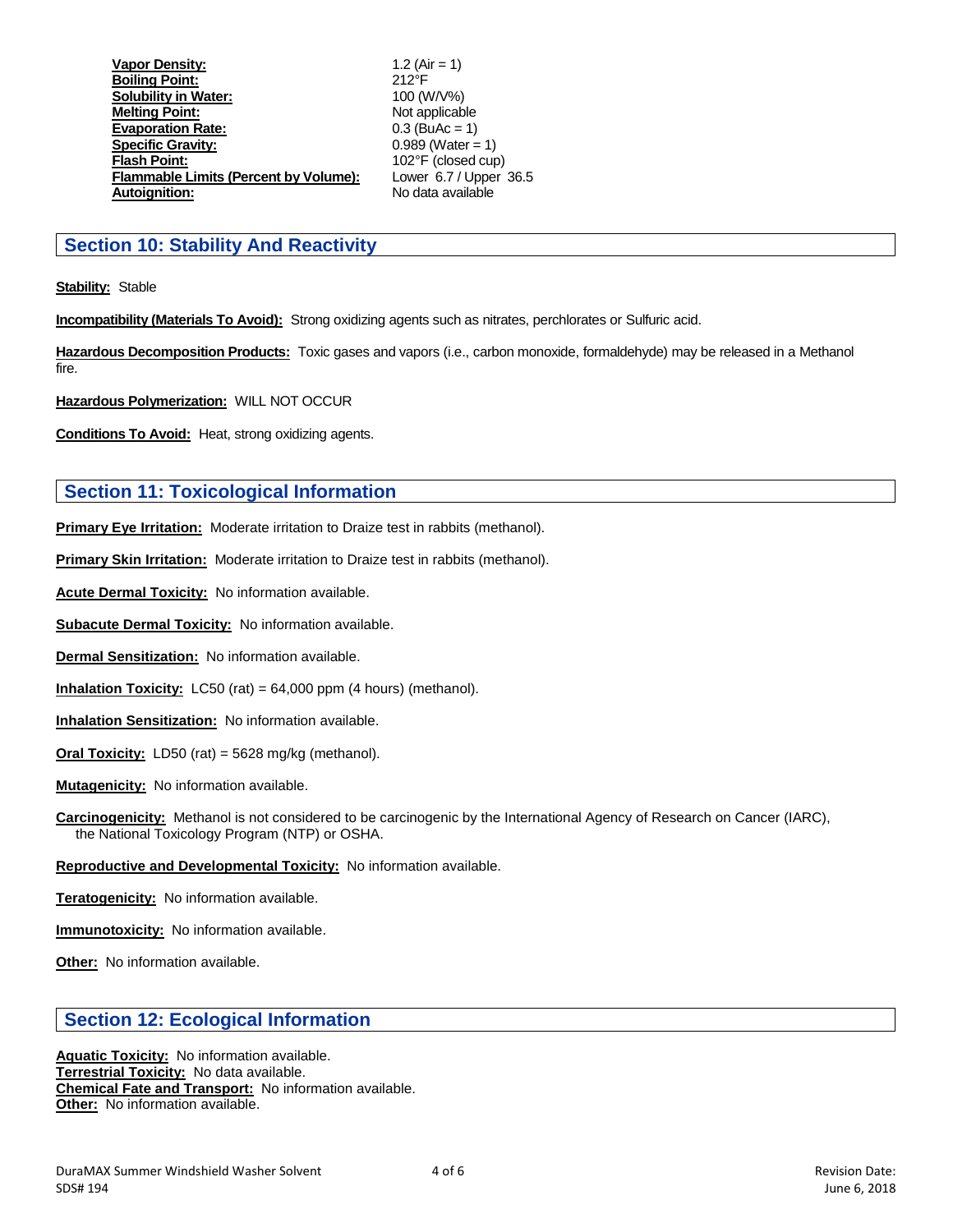## **Section 13: Disposal Considerations**

Disposal recommendations based on material as supplied. Disposal must be in accordance with current applicable laws and regulations, and material characteristics at time of disposal.

**Waste Disposal Methods:** Waste material may be landfilled or incinerated at an approved facility. Materials should be recycled if possible.

## **Section 14: Transport Information**

U.S. Department of Transportation (DOT) Highway / Rail (Bulk): Not Applicable Highway / Rail (Non-Bulk): Consumer Commodity, ORM-D

For US shipments, US DOT law requires the shipper to determine the proper shipping description of the material that is being shipped. The shipping information and description contained in this section may not be suitable for all shipments of this material, but may help the shipper determine the proper shipping description for a particular shipment.

International Information:

Vessel: IMDG Regulated:  $X$  IMDG Not Regulated:  $-$ Air: ICAO Regulated:  $X$  ICAO Not Regulated:  $-$ 

Other: No information available.

## **Section 15: Regulatory Information**

**Regulatory Lists Searched:** The components listed in Section 2 of this SDS were compared to substances that appear on the following regulatory lists. Each list is numerically identified. See Regulatory Search Results below.

**Health & Safety:** 10 – IARC carcinogen, 11 – NTP carcinogen, 12 – OSHA carcinogen, 15 – ACGIH TLV, 16 – OSHA PEL, 17 – NIOSH exposure limit, 20 – US DOT Appendix A, Hazardous substances, 22 – FDA 21 CFR Total food additives, 23 – NFPA 49 or 325.

**Environmental:** 30 – CAA 1990 Hazardous air pollutants, 31 – CAA Ozone depletors, 33 – CAA HON rule, 34 – CAA Toxic substance for accidental release prevention, 35 – CAA Volatile organic compounds (VOC's) in SOCMI, 41 – CERCLA /SARA Section 302 extremely hazardous substances, 42 – CERCLA / SARA Section 313 emissions reporting, 43 – CWA Hazardous substances, 44 – CWA Priority pollutants, 45 – CWA Toxic pollutants, 46 – EPA Proposed test rule for hazardous air pollutants, 47 – RCRA Basis for listing - Appendix VII, 48 – RCRA waste, 49 – SDWA – (S)MCLs.

**International:** 50 – Canada – WHMIS Classification of substance, 54 – Mexico – Drinking water – ecological criteria, 55 – Mexico – Wastewater discharges, 56 – US – TSCA Section (12)(b) – export notification.

**State Lists:** 60 – CA – Proposition 65, 61 – FL – Substances, 62 – MI – Critical materials, 63 – MA – RTK, 64 – MA – Extraordinarily hazardous substances, 65 – MN – Hazardous substances, 66 – PA – RTK, 67 – NJ – RTK, 68 – NJ – Environmental hazardous substances, 69 – NJ – Special hazardous substances.

**Inventories:** 80 – Canada – Domestic substances, 81 – European – EINECS, 82 – Japan – ENCS, 83 – Korea – Existing and evaluated chemical substances, 84 – US – TSCA, 85 – China Inventory.

### **Regulatory Search Results:**

BITREX: 80, 81, 82, 83, 84, 85 METHYL ALCOHOL: 15, 16, 17, 20, 22, 23, 30, 33, 35, 42, 47, 48, 50, 61, 63, 65, 66, 67, 68, 69, 80, 81, 82, 83, 84, 85 WATER: 80, 81, 83, 84, 85

**U.S. TSCA Inventory:** All components of this material are on the US TSCA Inventory.

**SARA Section 313:** Consumer products are not regulated under SARA, Title III, Section 313.

**IARC:** No information available.

#### **SARA 311 / 312 Categories**

Acute: <u>X</u> Chronic: X Fire: X Pressure: -- Reactive: -- Not Regulated: --